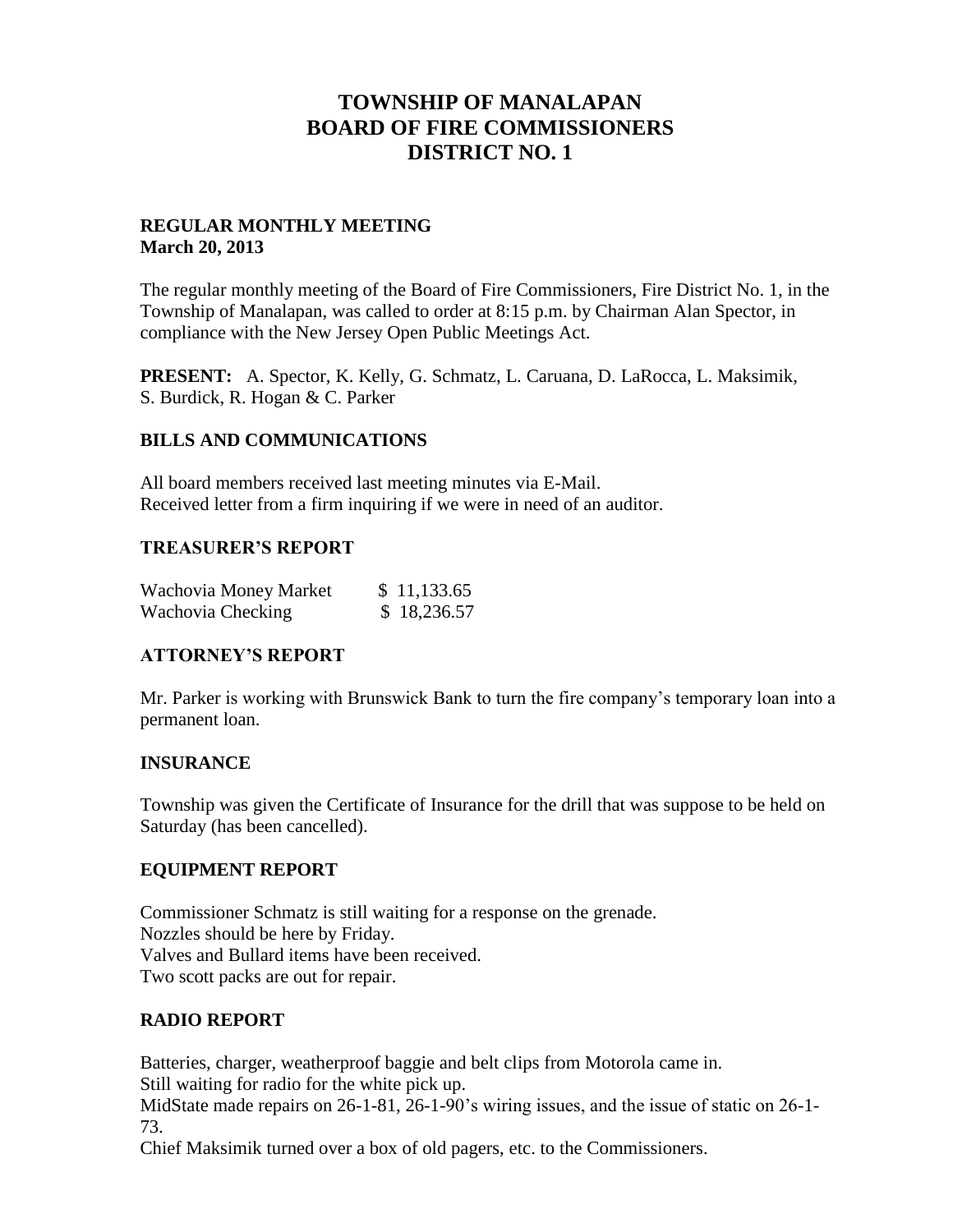## **CHIEF'S REPORT**

Chief Maksimik reported there have been 207 calls so far this year. Keeping track of mutual aid calls.

## **TRUCK REPORT**

 $26-1-77$  – generator issue – leak was not that bad – problem was with 2 o-rings.

26-1-91 – leak has been repaired and is back in service.

26-1-81 – has new batteries

26-1-80 – recall items were taken care of before the truck was delivered.

Generator was serviced and several items need to be addressed – water pump, belts, etc. Discussed Fleet doing the service of the ladders on 26-1-90 and 26-1-91. Pump testing every other year.

## **ASSOCIATION REPORT**

Rick Hogan informed everyone that a "Thank You" party for the fire company, first aid and police was being held at Covered Bridge on Saturday at 3:00 p.m.

Stockels has cleaned up the outside of both houses. Needs to come back to remove a tree. Sullivan to start the grading work soon.

Discussion was held regarding the purchasing of the different classes of uniforms. The engineer has finalized the environmental issue in the rear of the property. Rich Hogan

needs to sign and send back to the engineer.

Floors will be done at the end of April or beginning of May.

## **TRUSTEES' REPORT**

No report.

## **OLD BUSINESS**

See attached.

#### **NEW BUSINESS**

Commissioner Schmatz made a motion to pay all vouchers; this was seconded by Commissioner Kelly. All voted aye.

Commissioner LaRocca has reached out several times to NJNG regarding their letter stating the gas meter at the storage unit is not working. Has not been able to get through to anyone. Heat is off in the unit.

Commissioner LaRocca made a motion not to exceed \$2,500 to have repairs done on the generator; this was seconded by Commissioner Spector. All voted aye.

Mr. Parker will finalize the fire house lease.

Chief Maksimik turned over 4 state bid pricings for a new vehicle.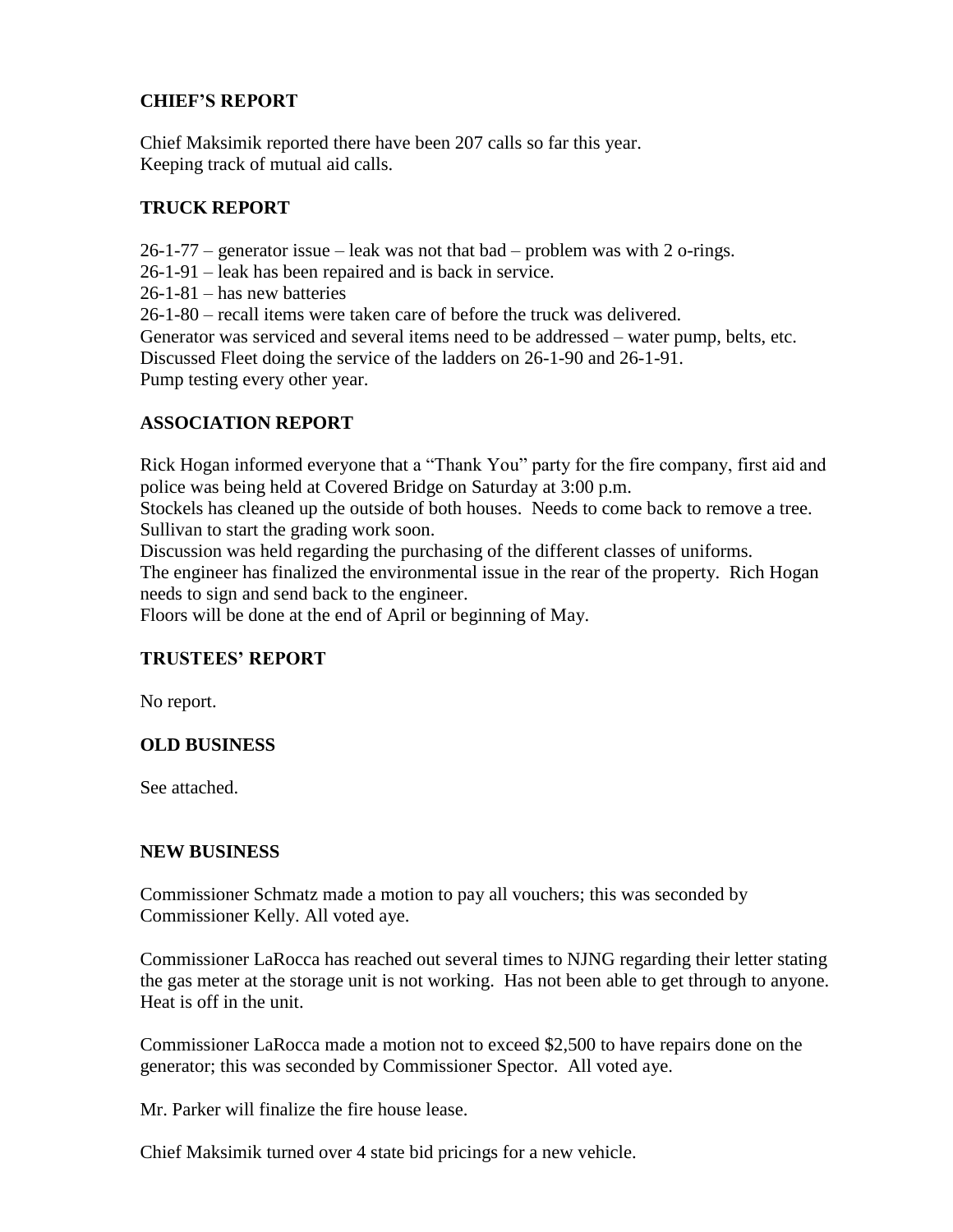Meeting opened to the public at 9:40 p.m.

Meeting was closed for an Executive Session to discuss a personnel issue.

A motion was made by Commissioner Spector to adjourn; it was second by Commissioner Kelly and all voted aye.

Meeting adjourned at 9:57 p.m.

 Respectfully submitted, Kenneth Kelly, Clerk